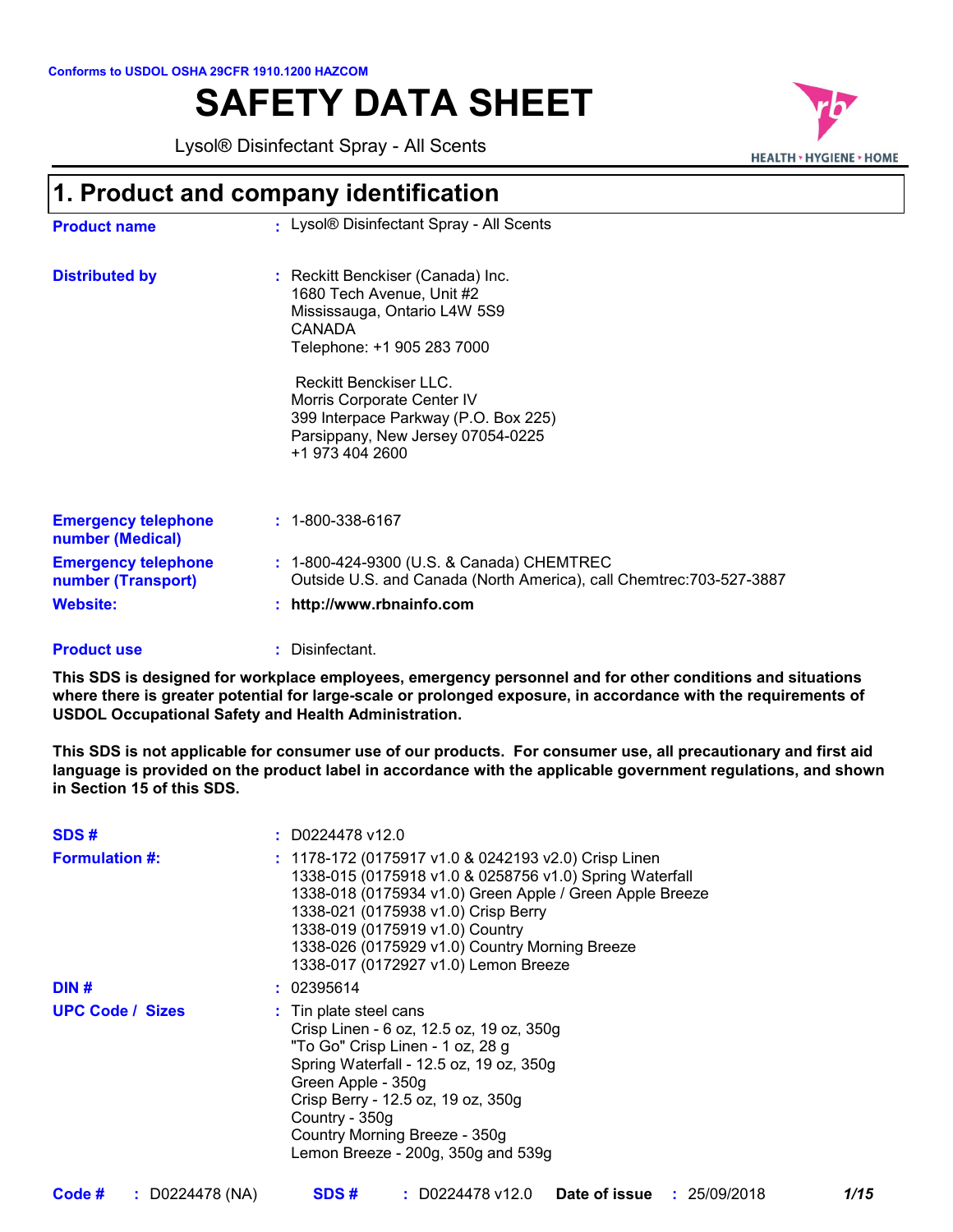# **1. Product and company identification**

| 2. Hazards identification                            |                                                                                                                                                                                                                            |  |
|------------------------------------------------------|----------------------------------------------------------------------------------------------------------------------------------------------------------------------------------------------------------------------------|--|
| <b>Classification of the</b><br>substance or mixture | : FLAMMABLE AEROSOLS - Category 2<br>GASES UNDER PRESSURE - Compressed gas                                                                                                                                                 |  |
| <b>GHS label elements</b>                            |                                                                                                                                                                                                                            |  |
| <b>Hazard pictograms</b>                             |                                                                                                                                                                                                                            |  |
| <b>Signal word</b>                                   | : Warning                                                                                                                                                                                                                  |  |
| <b>Hazard statements</b>                             | Flammable aerosol.<br>Contains gas under pressure; may explode if heated.                                                                                                                                                  |  |
| <b>Precautionary statements</b>                      |                                                                                                                                                                                                                            |  |
| <b>General</b>                                       | : Read label before use. Keep out of reach of children. If medical advice is needed,<br>have product container or label at hand.                                                                                           |  |
| <b>Prevention</b>                                    | Keep away from heat, hot surfaces, sparks, open flames and other ignition sources. No<br>smoking. Do not spray on an open flame or other ignition source. Pressurized<br>container: Do not pierce or burn, even after use. |  |
| <b>Response</b>                                      | : Not applicable.                                                                                                                                                                                                          |  |
| <b>Storage</b>                                       | : Protect from sunlight. Do not expose to temperatures exceeding 50 °C/122 °F. Store in<br>a well-ventilated place.                                                                                                        |  |
| <b>Disposal</b>                                      | : Not applicable.                                                                                                                                                                                                          |  |
| <b>Supplemental label</b><br>elements                | : None known.                                                                                                                                                                                                              |  |
| <b>Hazards not otherwise</b><br>classified           | : None known.                                                                                                                                                                                                              |  |

# **3. Composition/information on ingredients**

**Substance/mixture :** Mixture

| <b>Ingredient name</b> | $\frac{9}{6}$ | <b>CAS number</b> |
|------------------------|---------------|-------------------|
| ethanol                | 60-80         | $164 - 17 - 5$    |
| butane                 | $5 - 10$      | 106-97-8          |
| propane                | - 5           | 74-98-6           |

Any concentration shown as a range is to protect confidentiality or is due to batch variation.

**There are no additional ingredients present which, within the current knowledge of the supplier and in the concentrations applicable, are classified as hazardous to health or the environment and hence require reporting in this section.**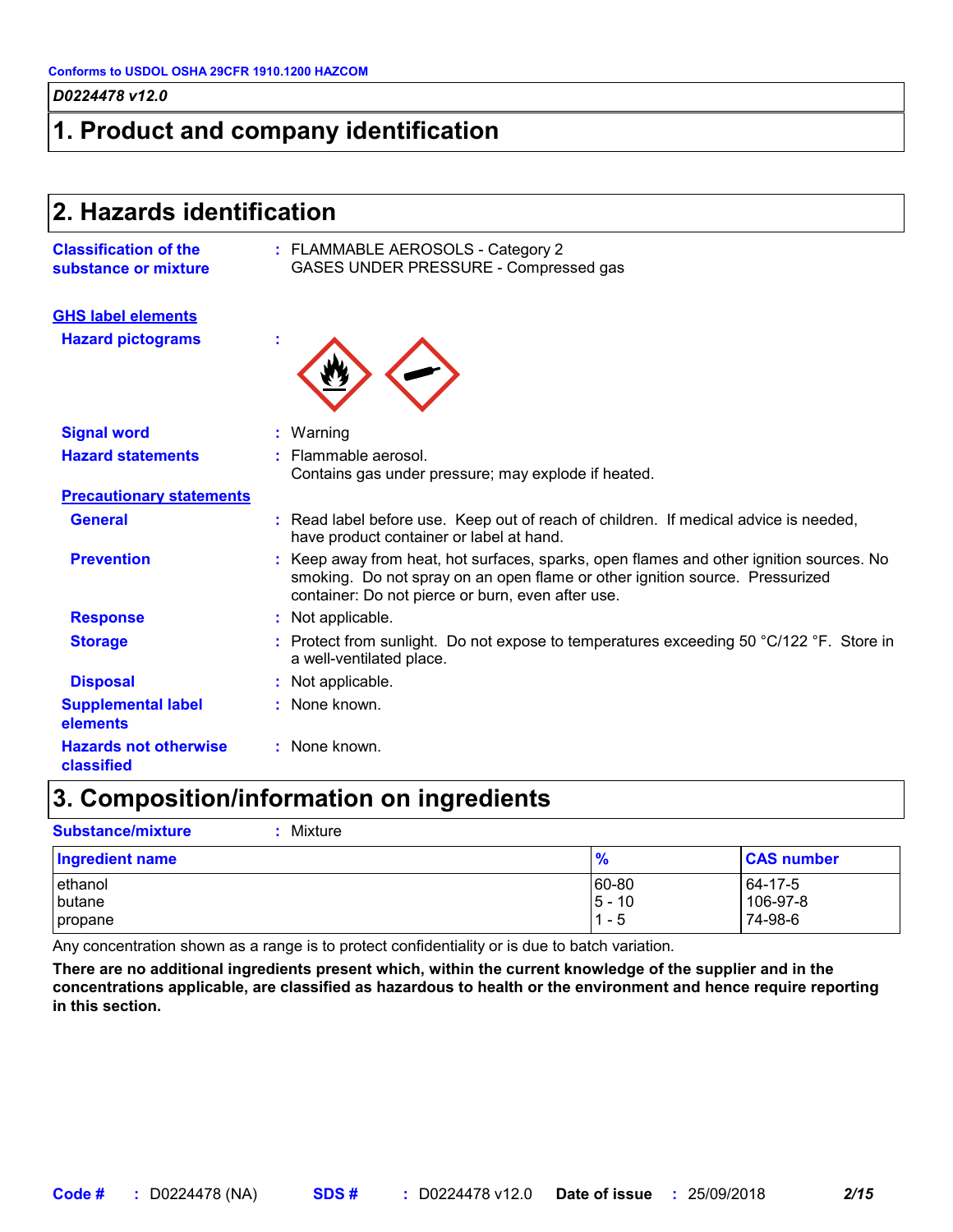### **4. First aid measures**

### **Description of necessary first aid measures**

| <b>Eye contact</b>  | : Immediately flush eyes with plenty of water, occasionally lifting the upper and lower<br>eyelids. Check for and remove any contact lenses. Continue to rinse for at least 10<br>minutes. Get medical attention if irritation occurs.                                                                                                                                                                                                                                                                                                                                                                                                                                                                                                                                                                                    |
|---------------------|---------------------------------------------------------------------------------------------------------------------------------------------------------------------------------------------------------------------------------------------------------------------------------------------------------------------------------------------------------------------------------------------------------------------------------------------------------------------------------------------------------------------------------------------------------------------------------------------------------------------------------------------------------------------------------------------------------------------------------------------------------------------------------------------------------------------------|
| <b>Inhalation</b>   | : Remove victim to fresh air and keep at rest in a position comfortable for breathing. If<br>not breathing, if breathing is irregular or if respiratory arrest occurs, provide artificial<br>respiration or oxygen by trained personnel. It may be dangerous to the person providing<br>aid to give mouth-to-mouth resuscitation. Get medical attention if adverse health effects<br>persist or are severe. If unconscious, place in recovery position and get medical<br>attention immediately. Maintain an open airway. Loosen tight clothing such as a collar,<br>tie, belt or waistband.                                                                                                                                                                                                                              |
| <b>Skin contact</b> | : Flush contaminated skin with plenty of water. Remove contaminated clothing and<br>shoes. Get medical attention if symptoms occur. Wash clothing before reuse. Clean<br>shoes thoroughly before reuse.                                                                                                                                                                                                                                                                                                                                                                                                                                                                                                                                                                                                                   |
| <b>Ingestion</b>    | : Wash out mouth with water. Remove dentures if any. Remove victim to fresh air and<br>keep at rest in a position comfortable for breathing. If material has been swallowed and<br>the exposed person is conscious, give small quantities of water to drink. Stop if the<br>exposed person feels sick as vomiting may be dangerous. Do not induce vomiting<br>unless directed to do so by medical personnel. If vomiting occurs, the head should be<br>kept low so that vomit does not enter the lungs. Get medical attention if adverse health<br>effects persist or are severe. Never give anything by mouth to an unconscious person.<br>If unconscious, place in recovery position and get medical attention immediately.<br>Maintain an open airway. Loosen tight clothing such as a collar, tie, belt or waistband. |

### **Most important symptoms/effects, acute and delayed**

| Eye contact                         | : May cause eye irritation upon direct contact with eyes.                                 |
|-------------------------------------|-------------------------------------------------------------------------------------------|
| <b>Inhalation</b>                   | : No known significant effects or critical hazards.                                       |
| <b>Skin contact</b>                 | : No known significant effects or critical hazards.                                       |
| <b>Ingestion</b>                    | : No known significant effects or critical hazards.                                       |
| <b>Over-exposure signs/symptoms</b> |                                                                                           |
| <b>Eye contact</b>                  | : Adverse symptoms may include the following:<br>irritation<br>redness                    |
| <b>Inhalation</b>                   | : Adverse symptoms may include the following:<br>respiratory tract irritation<br>coughing |
| <b>Skin contact</b>                 | : No specific data.                                                                       |
| <b>Ingestion</b>                    | : No specific data.                                                                       |

| <b>Notes to physician</b>         | : Treat symptomatically. Contact poison treatment specialist immediately if large<br>quantities have been ingested or inhaled.                                                |
|-----------------------------------|-------------------------------------------------------------------------------------------------------------------------------------------------------------------------------|
| <b>Specific treatments</b>        | : No specific treatment.                                                                                                                                                      |
| <b>Protection of first-aiders</b> | : No action shall be taken involving any personal risk or without suitable training. It may<br>be dangerous to the person providing aid to give mouth-to-mouth resuscitation. |

### **See toxicological information (Section 11)**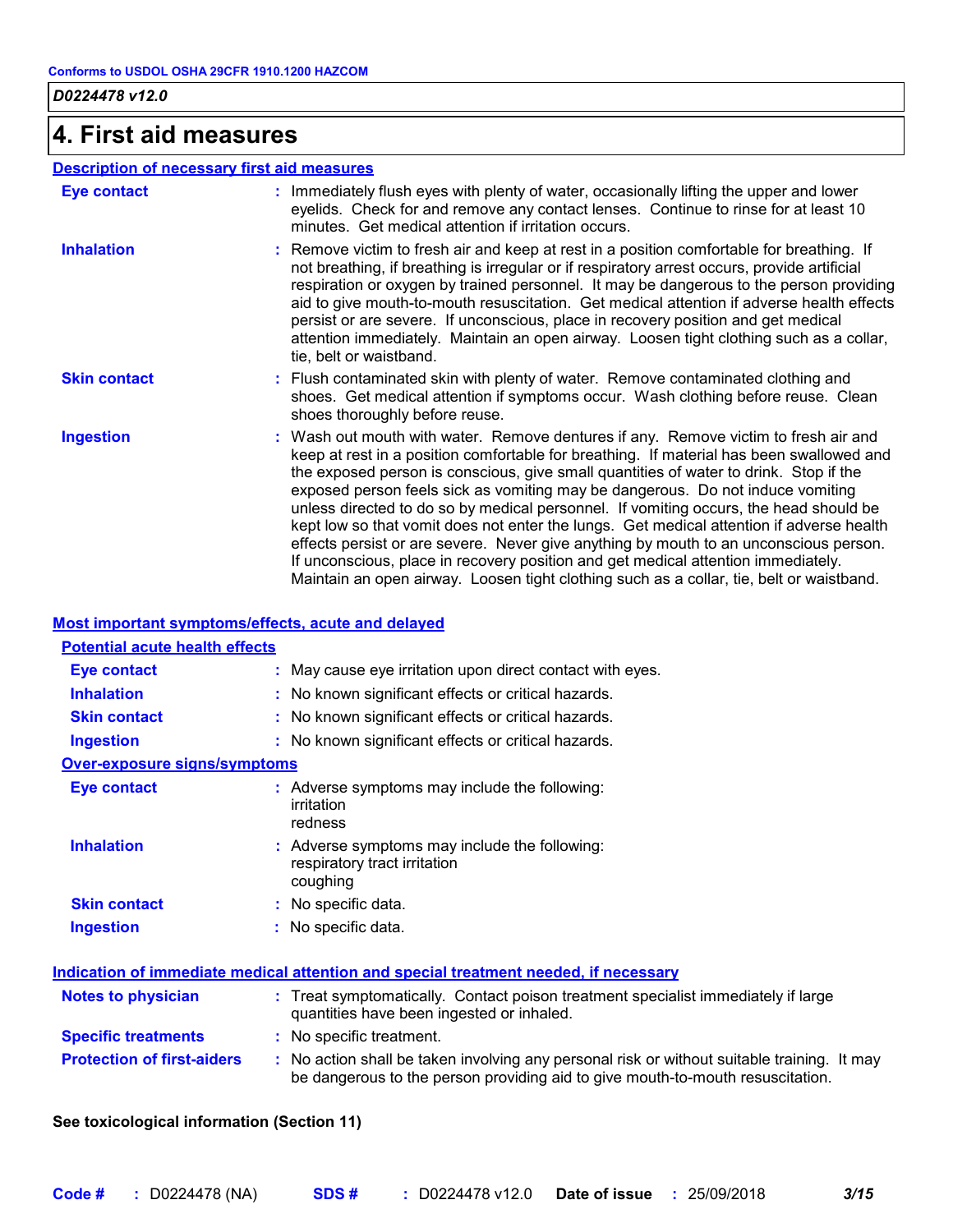# **5. Fire-fighting measures**

| <b>Extinguishing media</b>                               |                                                                                                                                                                                                                                                                                                                                                                                                                                             |
|----------------------------------------------------------|---------------------------------------------------------------------------------------------------------------------------------------------------------------------------------------------------------------------------------------------------------------------------------------------------------------------------------------------------------------------------------------------------------------------------------------------|
| <b>Suitable extinguishing</b><br>media                   | : Use an extinguishing agent suitable for the surrounding fire.                                                                                                                                                                                                                                                                                                                                                                             |
| <b>Unsuitable extinguishing</b><br>media                 | : None known.                                                                                                                                                                                                                                                                                                                                                                                                                               |
| <b>Specific hazards arising</b><br>from the chemical     | : Flammable aerosol. In a fire or if heated, a pressure increase will occur and the<br>container may burst, with the risk of a subsequent explosion. Gas may accumulate in<br>low or confined areas or travel a considerable distance to a source of ignition and flash<br>back, causing fire or explosion. Bursting aerosol containers may be propelled from a<br>fire at high speed. Runoff to sewer may create fire or explosion hazard. |
| <b>Hazardous thermal</b><br>decomposition products       | : Decomposition products may include the following materials:<br>carbon dioxide<br>carbon monoxide                                                                                                                                                                                                                                                                                                                                          |
| <b>Special protective actions</b><br>for fire-fighters   | : Promptly isolate the scene by removing all persons from the vicinity of the incident if<br>there is a fire. No action shall be taken involving any personal risk or without suitable<br>training. Move containers from fire area if this can be done without risk. Use water<br>spray to keep fire-exposed containers cool.                                                                                                               |
| <b>Special protective</b><br>equipment for fire-fighters | : Fire-fighters should wear appropriate protective equipment and self-contained breathing<br>apparatus (SCBA) with a full face-piece operated in positive pressure mode.                                                                                                                                                                                                                                                                    |

# **6. Accidental release measures**

### **Personal precautions, protective equipment and emergency procedures**

| For non-emergency<br>personnel   | : No action shall be taken involving any personal risk or without suitable training.<br>Evacuate surrounding areas. Keep unnecessary and unprotected personnel from<br>entering. In the case of aerosols being ruptured, care should be taken due to the rapid<br>escape of the pressurized contents and propellant. If a large number of containers are<br>ruptured, treat as a bulk material spillage according to the instructions in the clean-up<br>section. Do not touch or walk through spilled material. Shut off all ignition sources. No<br>flares, smoking or flames in hazard area. Avoid breathing vapor or mist. Provide<br>adequate ventilation. Wear appropriate respirator when ventilation is inadequate. Put<br>on appropriate personal protective equipment. |
|----------------------------------|----------------------------------------------------------------------------------------------------------------------------------------------------------------------------------------------------------------------------------------------------------------------------------------------------------------------------------------------------------------------------------------------------------------------------------------------------------------------------------------------------------------------------------------------------------------------------------------------------------------------------------------------------------------------------------------------------------------------------------------------------------------------------------|
|                                  | For emergency responders : If specialized clothing is required to deal with the spillage, take note of any information in<br>Section 8 on suitable and unsuitable materials. See also the information in "For non-<br>emergency personnel".                                                                                                                                                                                                                                                                                                                                                                                                                                                                                                                                      |
| <b>Environmental precautions</b> | : Avoid dispersal of spilled material and runoff and contact with soil, waterways, drains<br>and sewers. Inform the relevant authorities if the product has caused environmental<br>pollution (sewers, waterways, soil or air).                                                                                                                                                                                                                                                                                                                                                                                                                                                                                                                                                  |

### **Methods and materials for containment and cleaning up**

| <b>Small spill</b> | : Stop leak if without risk. Move containers from spill area. Use spark-proof tools and    |
|--------------------|--------------------------------------------------------------------------------------------|
|                    | explosion-proof equipment. Dilute with water and mop up if water-soluble. Alternatively,   |
|                    | or if water-insoluble, absorb with an inert dry material and place in an appropriate waste |
|                    | disposal container. Dispose of via a licensed waste disposal contractor.                   |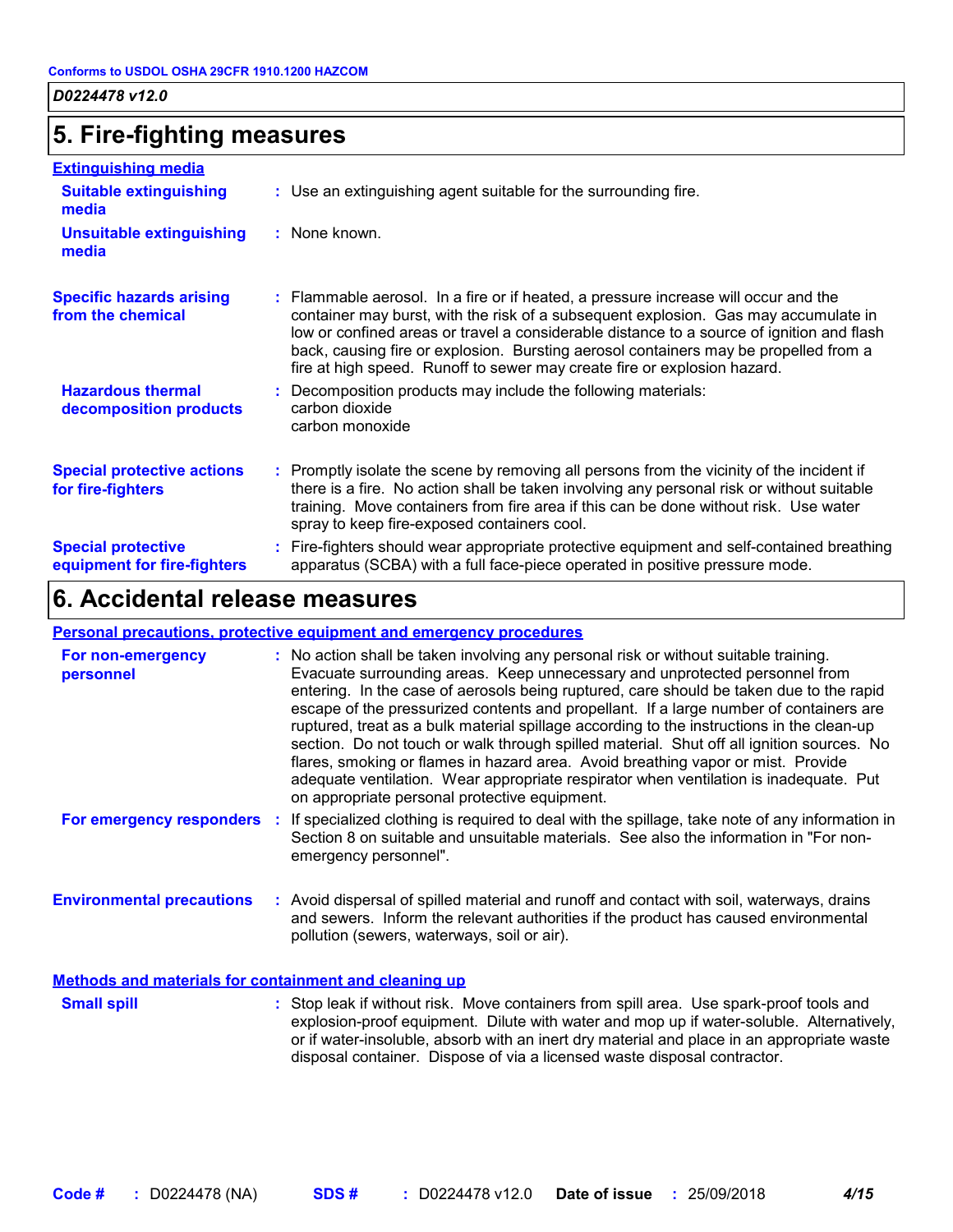### **6. Accidental release measures**

**Large spill :**

: Stop leak if without risk. Move containers from spill area. Use spark-proof tools and explosion-proof equipment. Approach release from upwind. Prevent entry into sewers, water courses, basements or confined areas. Wash spillages into an effluent treatment plant or proceed as follows. Contain and collect spillage with non-combustible, absorbent material e.g. sand, earth, vermiculite or diatomaceous earth and place in container for disposal according to local regulations (see Section 13). Dispose of via a licensed waste disposal contractor. Contaminated absorbent material may pose the same hazard as the spilled product. Note: see Section 1 for emergency contact information and Section 13 for waste disposal.

# **7. Handling and storage**

### **Precautions for safe handling**

| <b>Protective measures</b>                           | : Put on appropriate personal protective equipment (see Section 8). Pressurized<br>container: protect from sunlight and do not expose to temperatures exceeding 50°C. Do<br>not pierce or burn, even after use. Do not ingest. Avoid contact with eyes, skin and<br>clothing. Avoid breathing gas. Avoid breathing vapor or mist. Use only with adequate<br>ventilation. Wear appropriate respirator when ventilation is inadequate. Store and use<br>away from heat, sparks, open flame or any other ignition source. Use explosion-proof<br>electrical (ventilating, lighting and material handling) equipment. Use only non-sparking<br>tools. Empty containers retain product residue and can be hazardous. |
|------------------------------------------------------|-----------------------------------------------------------------------------------------------------------------------------------------------------------------------------------------------------------------------------------------------------------------------------------------------------------------------------------------------------------------------------------------------------------------------------------------------------------------------------------------------------------------------------------------------------------------------------------------------------------------------------------------------------------------------------------------------------------------|
| <b>Conditions for safe storage,</b><br>including any | Do not store above the following temperature: $50^{\circ}$ C (122 $^{\circ}$ F). Store in accordance with<br>÷.<br>local regulations. Store away from direct sunlight in a dry, cool and well-ventilated area,                                                                                                                                                                                                                                                                                                                                                                                                                                                                                                  |

**including any incompatibilities**

local regulations. Store away from direct sunlight in a dry, cool and well-ventilated area, away from incompatible materials (see Section 10) and food and drink. Protect from sunlight. Eliminate all ignition sources. Use appropriate containment to avoid environmental contamination.

# **8. Exposure controls/personal protection**

### **Control**

**Occupational exposure limits**

| <b>Ingredient name</b>         | <b>Exposure limits</b>                                                                                                                                                                                                                                                                       |
|--------------------------------|----------------------------------------------------------------------------------------------------------------------------------------------------------------------------------------------------------------------------------------------------------------------------------------------|
| ethanol                        | <b>ACGIH TLV (United States, 3/2015).</b><br>STEL: 1000 ppm 15 minutes.<br>OSHA PEL 1989 (United States, 3/1989).<br>TWA: 1000 ppm 8 hours.<br>TWA: 1900 mg/m <sup>3</sup> 8 hours.                                                                                                          |
|                                | NIOSH REL (United States, 10/2013).<br>TWA: 1000 ppm 10 hours.<br>TWA: 1900 mg/m <sup>3</sup> 10 hours.<br>OSHA PEL (United States, 2/2013).<br>TWA: 1000 ppm 8 hours.<br>TWA: 1900 mg/m <sup>3</sup> 8 hours.                                                                               |
| butane                         | OSHA PEL 1989 (United States, 3/1989).<br>TWA: 800 ppm 8 hours.<br>TWA: 1900 mg/m <sup>3</sup> 8 hours.<br>NIOSH REL (United States, 10/2013).<br>TWA: 800 ppm 10 hours.<br>TWA: 1900 mg/m <sup>3</sup> 10 hours.<br><b>ACGIH TLV (United States, 6/2013).</b><br>STEL: 1000 ppm 15 minutes. |
| propane                        | OSHA PEL 1989 (United States, 3/1989).                                                                                                                                                                                                                                                       |
| Code#<br>$\,:\,$ D0224478 (NA) | <b>Date of issue : 25/09/2018</b><br>5/15<br>SDS#<br>$\,:\,$ D0224478 v12.0 $\,$                                                                                                                                                                                                             |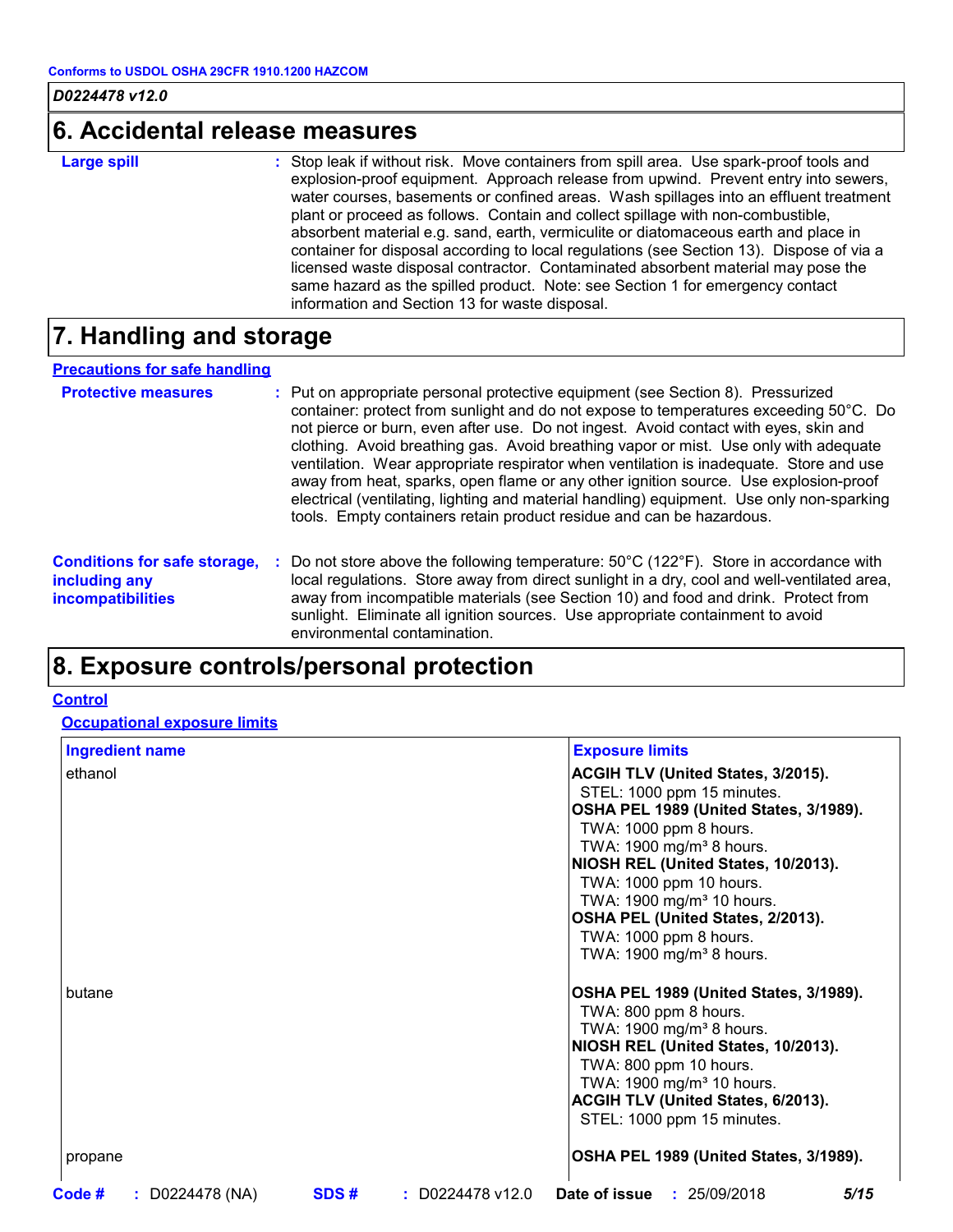# **8. Exposure controls/personal protection**

|                                                   | TWA: 1000 ppm 8 hours.<br>TWA: 1800 mg/m <sup>3</sup> 8 hours.<br>NIOSH REL (United States, 10/2013).<br>TWA: 1000 ppm 10 hours.<br>TWA: 1800 mg/m <sup>3</sup> 10 hours.<br>OSHA PEL (United States, 2/2013).<br>TWA: 1000 ppm 8 hours.<br>TWA: 1800 mg/m <sup>3</sup> 8 hours.                                                                                                                                                                                                                                                                                                                                                                   |  |  |  |
|---------------------------------------------------|----------------------------------------------------------------------------------------------------------------------------------------------------------------------------------------------------------------------------------------------------------------------------------------------------------------------------------------------------------------------------------------------------------------------------------------------------------------------------------------------------------------------------------------------------------------------------------------------------------------------------------------------------|--|--|--|
| <b>Appropriate engineering</b><br><b>controls</b> | : Use only with adequate ventilation. If user operations generate dust, fumes, gas, vapor<br>or mist, use process enclosures, local exhaust ventilation or other engineering controls<br>to keep worker exposure to airborne contaminants below any recommended or statutory<br>limits. The engineering controls also need to keep gas, vapor or dust concentrations<br>below any lower explosive limits. Use explosion-proof ventilation equipment.                                                                                                                                                                                               |  |  |  |
| <b>Environmental exposure</b><br><b>controls</b>  | Emissions from ventilation or work process equipment should be checked to ensure<br>they comply with the requirements of environmental protection legislation. In some<br>cases, fume scrubbers, filters or engineering modifications to the process equipment<br>will be necessary to reduce emissions to acceptable levels.                                                                                                                                                                                                                                                                                                                      |  |  |  |
| <b>Individual protection measures</b>             |                                                                                                                                                                                                                                                                                                                                                                                                                                                                                                                                                                                                                                                    |  |  |  |
| <b>Hygiene measures</b>                           | : Wash hands, forearms and face thoroughly after handling chemical products, before<br>eating, smoking and using the lavatory and at the end of the working period.<br>Appropriate techniques should be used to remove potentially contaminated clothing.<br>Wash contaminated clothing before reusing. Ensure that eyewash stations and safety<br>showers are close to the workstation location.                                                                                                                                                                                                                                                  |  |  |  |
| <b>Eye/face protection</b>                        | Safety eyewear complying with an approved standard should be used when a risk<br>assessment indicates this is necessary to avoid exposure to liquid splashes, mists,<br>gases or dusts. If contact is possible, the following protection should be worn, unless<br>the assessment indicates a higher degree of protection: safety glasses with side-<br>shields.                                                                                                                                                                                                                                                                                   |  |  |  |
| <b>Skin protection</b>                            |                                                                                                                                                                                                                                                                                                                                                                                                                                                                                                                                                                                                                                                    |  |  |  |
| <b>Hand protection</b>                            | : Use chemical resistant gloves classified under Standard EN374 - Protective gloves<br>against chemicals and micro-organisms.                                                                                                                                                                                                                                                                                                                                                                                                                                                                                                                      |  |  |  |
|                                                   | Examples of preferred glove barrier materials include: Nitrile/butadiene rubber ("nitrile"<br>or "NBR"); Chlorinated polyethylene; Butyl rubber; Polyethylene.                                                                                                                                                                                                                                                                                                                                                                                                                                                                                     |  |  |  |
|                                                   | Examples of acceptable glove barrier materials include: Natural rubber ("latex");<br>Neoprene; Viton; Ethyl vinyl alcohol laminate ("EVAL").                                                                                                                                                                                                                                                                                                                                                                                                                                                                                                       |  |  |  |
|                                                   | A glove with a protection class of 4 or higher (breakthrough time greater than 120<br>minutes according to EN 374) is recommended. When only brief contact is expected, a<br>glove with a protection class of 1 or higher (breakthrough time greater than 10 minutes<br>according to EN 374) is recommended.                                                                                                                                                                                                                                                                                                                                       |  |  |  |
|                                                   | Gloves should be replaced regularly and if there is any sign of damage to the glove<br>material. Always ensure that gloves are free from defects and that they are stored and<br>used correctly. The performance or effectiveness of the glove may be reduced by<br>physical/ chemical damage and poor maintenance.                                                                                                                                                                                                                                                                                                                                |  |  |  |
|                                                   | NOTICE: The selection of a specific glove for a particular application and duration of<br>use in a workplace should also take into account all relevant workplace factors such as,<br>but not limited to: Other chemicals which may be handled, physical requirements (cut/<br>puncture protection, dexterity, thermal protection), potential body reactions to glove<br>materials, as well as the instructions/specifications provided by the glove supplier.<br>Considering the parameters specified by the glove manufacturer, checks during use<br>should be carried out to ensure the gloves are still retaining their protective properties. |  |  |  |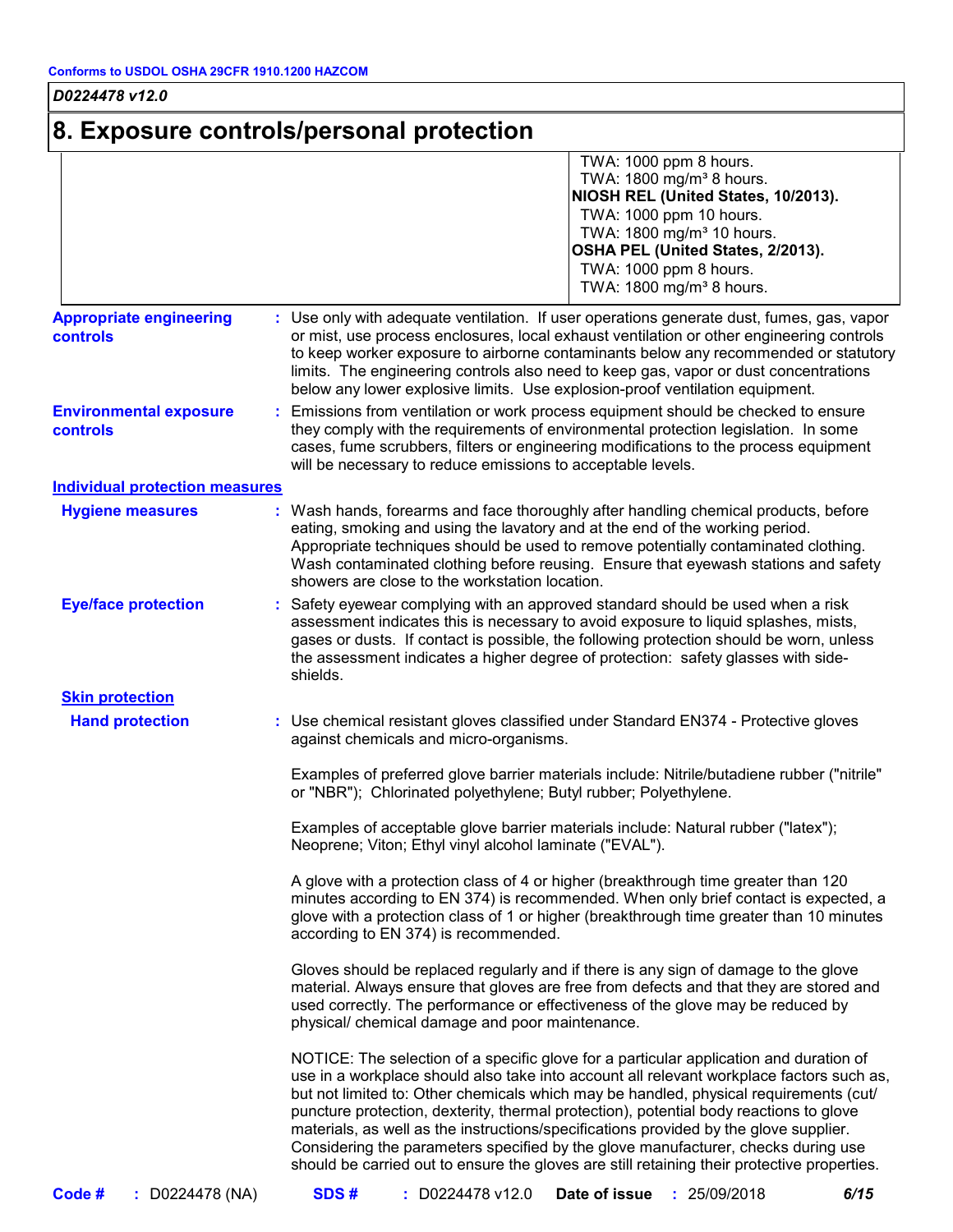# **8. Exposure controls/personal protection**

| <b>Body protection</b>        | : Personal protective equipment for the body should be selected based on the task being<br>performed and the risks involved and should be approved by a specialist before<br>handling this product. When there is a risk of ignition from static electricity, wear anti-<br>static protective clothing. For the greatest protection from static discharges, clothing<br>should include anti-static overalls, boots and gloves. |
|-------------------------------|--------------------------------------------------------------------------------------------------------------------------------------------------------------------------------------------------------------------------------------------------------------------------------------------------------------------------------------------------------------------------------------------------------------------------------|
| <b>Other skin protection</b>  | : Appropriate footwear and any additional skin protection measures should be selected<br>based on the task being performed and the risks involved and should be approved by a<br>specialist before handling this product.                                                                                                                                                                                                      |
| <b>Respiratory protection</b> | : Based on the hazard and potential for exposure, select a respirator that meets the<br>appropriate standard or certification. Respirators must be used according to a<br>respiratory protection program to ensure proper fitting, training, and other important<br>aspects of use.                                                                                                                                            |

# **9. Physical and chemical properties**

| <b>Appearance</b>                                 |                                                                      |
|---------------------------------------------------|----------------------------------------------------------------------|
| <b>Physical state</b>                             | : Liquid. [Aerosol.]                                                 |
| <b>Color</b>                                      | $:$ Clear.                                                           |
| <b>Odor</b>                                       | : Not available.                                                     |
| <b>Odor threshold</b>                             | : Not available.                                                     |
| pH                                                | 10.8 to 11.8 [Conc. (% w/w): 100%]                                   |
| <b>Melting point</b>                              | : Not available.                                                     |
| <b>Boiling point</b>                              | : Not available.                                                     |
| <b>Flash point</b>                                | : Closed cup: $25.6^{\circ}$ C (78.1 $^{\circ}$ F)                   |
| <b>Evaporation rate</b>                           | Not available.                                                       |
| <b>Flammability (solid, gas)</b>                  | : Not available.                                                     |
| Lower and upper explosive<br>(flammable) limits   | : Not available.                                                     |
| <b>Vapor pressure</b>                             | : Not available.                                                     |
| <b>Vapor density</b>                              | : Not available.                                                     |
| <b>Relative density</b>                           | : 0.8667 to 0.8967 g/cm <sup>3</sup> [20 to 25°C]                    |
| <b>Solubility</b>                                 | Easily soluble in the following materials: cold water and hot water. |
| <b>Partition coefficient: n-</b><br>octanol/water | : Not available.                                                     |
| <b>Auto-ignition temperature</b>                  | : Not available.                                                     |
| <b>Decomposition temperature</b>                  | : Not available.                                                     |
| <b>Viscosity</b>                                  | : Not available.                                                     |
| Flow time (ISO 2431)                              | : Not available.                                                     |
| <b>Aerosol product</b>                            |                                                                      |
| <b>Type of aerosol</b>                            | : Spray                                                              |
| <b>Heat of combustion</b>                         | : $17.99$ kJ/g                                                       |
| <b>Ignition distance</b>                          | : $<$ 45.72 cm                                                       |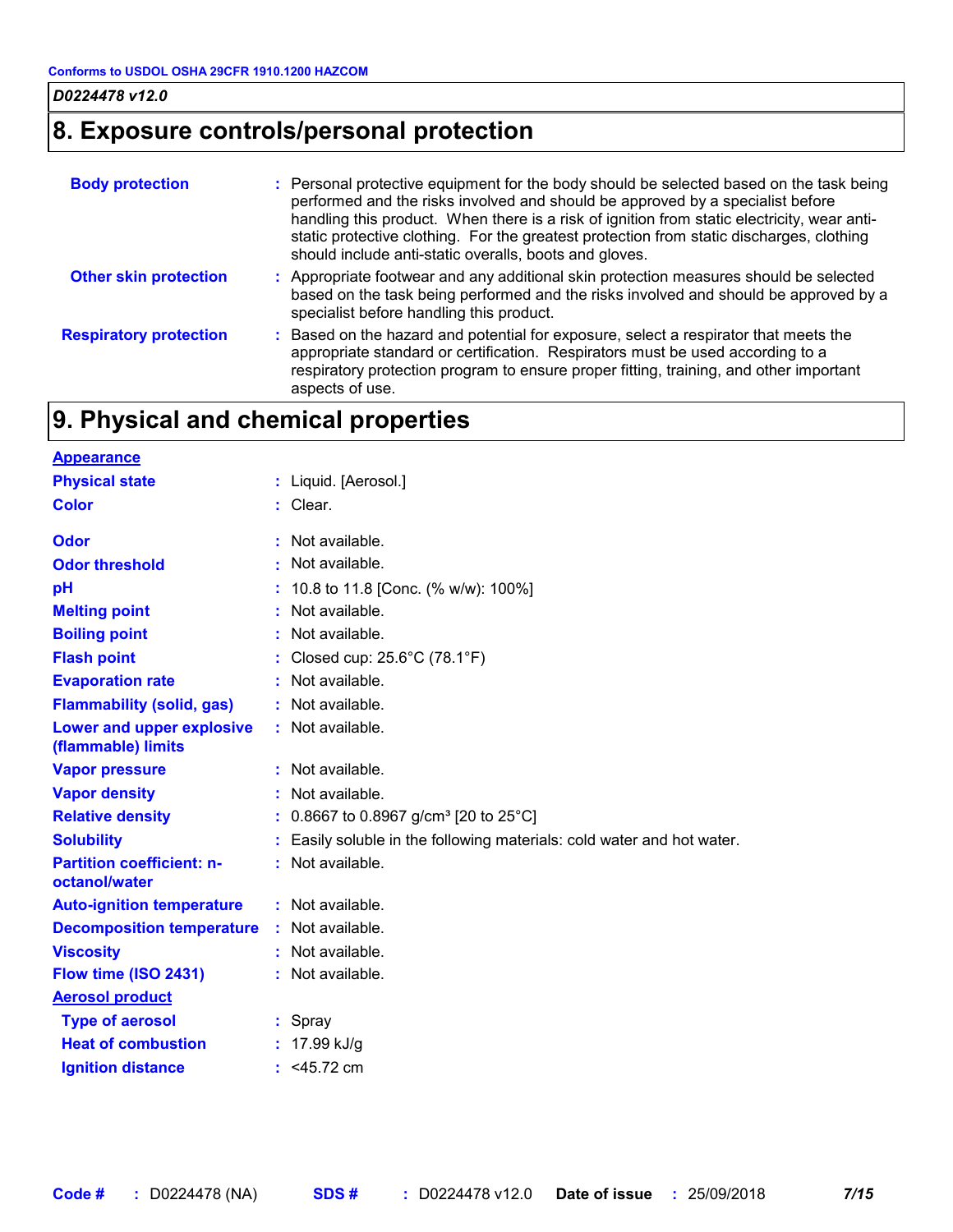# **10. Stability and reactivity**

| <b>Reactivity</b>                                   | : No specific test data related to reactivity available for this product or its ingredients.            |  |
|-----------------------------------------------------|---------------------------------------------------------------------------------------------------------|--|
| <b>Chemical stability</b>                           | : The product is stable.                                                                                |  |
| <b>Possibility of hazardous</b><br><b>reactions</b> | : Under normal conditions of storage and use, hazardous reactions will not occur.                       |  |
| <b>Conditions to avoid</b>                          | : Avoid all possible sources of ignition (spark or flame).                                              |  |
| <b>Incompatible materials</b>                       | : No specific data.                                                                                     |  |
| <b>Hazardous decomposition</b><br>products          | Under normal conditions of storage and use, hazardous decomposition products should<br>not be produced. |  |

# **11. Toxicological information**

### **Information on toxicological effects**

### **Acute toxicity**

| <b>Product/ingredient name</b>                     | <b>Result</b>                | <b>Species</b> | <b>Dose</b>              | <b>Exposure</b>      |
|----------------------------------------------------|------------------------------|----------------|--------------------------|----------------------|
| Ethyl alcohol                                      | <b>LC50 Inhalation Vapor</b> | Rat            | 124700 mg/m <sup>3</sup> | 4 hours              |
|                                                    | LD50 Oral                    | Rat            | $7$ g/kg                 |                      |
| butane                                             | <b>LC50 Inhalation Vapor</b> | Rat            | 658000 mg/m <sup>3</sup> | 4 hours              |
| <sup>*</sup> Lysol <sup>®</sup> Brand Disinfectant | <b>LC50 Inhalation Vapor</b> | Rat            | $>2.12$ mg/l             | 4 hours              |
| Spray, All Scents                                  |                              |                |                          | Maximum              |
| (Aerosol) D0224478 CANADA                          |                              |                |                          | attainable           |
|                                                    |                              |                |                          | <b>concentration</b> |
|                                                    | LD50 Dermal                  | Rat            | >5050 mg/kg              |                      |
|                                                    | LD50 Oral                    | Rat            | >5050 mg/kg              |                      |

a similar product.

### **Irritation/Corrosion**

| <b>Product/ingredient name</b>                   | <b>Result</b>                                                                                                            | <b>Species</b> | <b>Score</b> | <b>Exposure</b>            | <b>Observation</b>       |
|--------------------------------------------------|--------------------------------------------------------------------------------------------------------------------------|----------------|--------------|----------------------------|--------------------------|
| Ethyl alcohol                                    | Eyes - Moderate irritant                                                                                                 | Rabbit         |              | 0.066666667<br>minutes 100 | $\overline{\phantom{a}}$ |
|                                                  |                                                                                                                          |                |              | milligrams                 |                          |
|                                                  | Eyes - Mild irritant                                                                                                     | Rabbit         |              | 24 hours 500               |                          |
|                                                  |                                                                                                                          |                |              | milligrams                 |                          |
|                                                  | Eyes - Moderate irritant                                                                                                 | Rabbit         |              | 100<br>microliters         |                          |
|                                                  | Eyes - Severe irritant                                                                                                   | Rabbit         |              | 500                        |                          |
|                                                  |                                                                                                                          |                |              | milligrams                 |                          |
|                                                  | Skin - Mild irritant                                                                                                     | Rabbit         |              | 400                        |                          |
|                                                  |                                                                                                                          |                |              | milligrams                 |                          |
|                                                  | Skin - Moderate irritant                                                                                                 | Rabbit         |              | 24 hours 20                |                          |
|                                                  |                                                                                                                          |                |              | milligrams                 |                          |
| * Lysol® Brand Disinfectant<br>Spray, All Scents | Eyes - Cornea opacity                                                                                                    | Rabbit         | 0            | 72 hours                   | 4 days                   |
| (Aerosol) D0224478 CANADA                        |                                                                                                                          |                |              |                            |                          |
|                                                  | Skin - Primary dermal                                                                                                    | Rabbit         | 0.3          | 4 hours                    | 72 hours                 |
|                                                  | irritation index (PDII)                                                                                                  |                |              |                            |                          |
| <b>Conclusion/Summary</b>                        |                                                                                                                          |                |              |                            |                          |
| <b>Skin</b>                                      | Slightly irritating to the skin. *Information is based on toxicity test result of the                                    |                |              |                            |                          |
|                                                  | concentrate of a similar product.                                                                                        |                |              |                            |                          |
| <b>Eyes</b>                                      | Moderately irritating to eyes. *Information is based on toxicity test result of the<br>concentrate of a similar product. |                |              |                            |                          |
| <b>Respiratory</b>                               | Based on available data, the classification criteria are not met.                                                        |                |              |                            |                          |

**Code # :** D0224478 (NA) **SDS # :** D0224478 v12.0 **Date of issue :**25/09/2018 *8/15*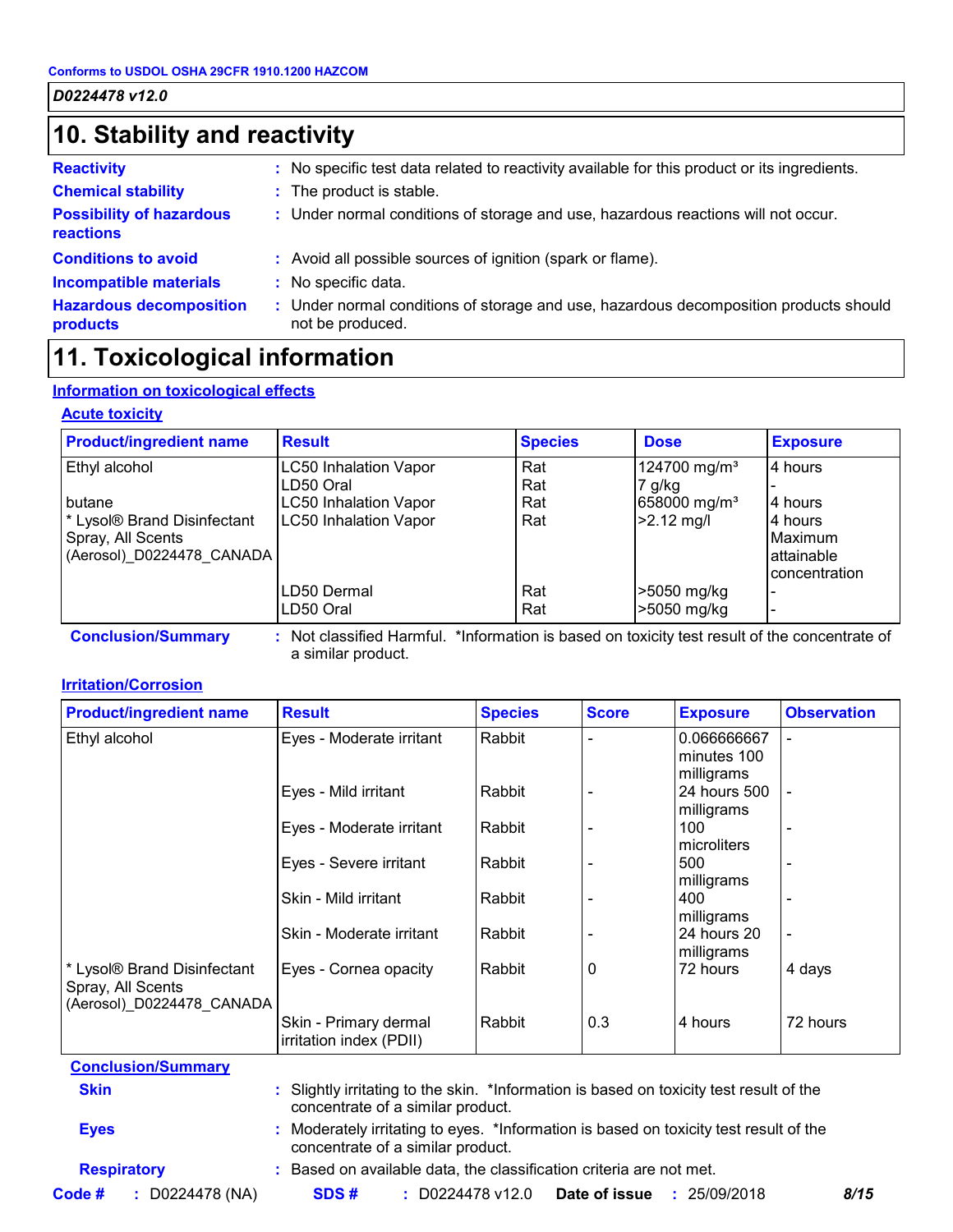# **11. Toxicological information**

### **Sensitization**

| <b>Product/ingredient name</b>                                                                                         | <b>Route of</b><br>exposure |             | <b>Species</b>                                                                                             | <b>Result</b>                                                                                  |
|------------------------------------------------------------------------------------------------------------------------|-----------------------------|-------------|------------------------------------------------------------------------------------------------------------|------------------------------------------------------------------------------------------------|
| * Lysol® Brand Disinfectant<br>Spray, All Scents<br>(Aerosol)_D0224478_CANADA                                          | skin                        |             | Guinea pig                                                                                                 | Not sensitizing                                                                                |
| <b>Conclusion/Summary</b><br><b>Skin</b>                                                                               | a similar product.          |             |                                                                                                            | : Non-sensitizer to skin. * Information is based on toxicity test result of the concentrate of |
| <b>Respiratory</b>                                                                                                     |                             |             | : Based on available data, the classification criteria are not met.                                        |                                                                                                |
| <b>Mutagenicity</b><br>Not available.                                                                                  |                             |             |                                                                                                            |                                                                                                |
| <b>Conclusion/Summary</b>                                                                                              |                             |             | : Based on available data, the classification criteria are not met.                                        |                                                                                                |
| <b>Carcinogenicity</b><br>Not available.                                                                               |                             |             |                                                                                                            |                                                                                                |
| <b>Conclusion/Summary</b><br><b>Classification</b>                                                                     |                             |             | : Based on available data, the classification criteria are not met.                                        |                                                                                                |
| <b>Product/ingredient name</b>                                                                                         | <b>OSHA</b>                 | <b>IARC</b> | <b>NTP</b>                                                                                                 |                                                                                                |
| ethanol                                                                                                                | $\overline{a}$              | 1           |                                                                                                            |                                                                                                |
| <b>Reproductive toxicity</b><br>Not available.<br><b>Conclusion/Summary</b><br><b>Teratogenicity</b><br>Not available. |                             |             | : Based on available data, the classification criteria are not met.                                        |                                                                                                |
| <b>Conclusion/Summary</b>                                                                                              |                             |             | : Based on available data, the classification criteria are not met.                                        |                                                                                                |
| <b>Specific target organ toxicity (single exposure)</b><br>Not available.                                              |                             |             |                                                                                                            |                                                                                                |
| <b>Specific target organ toxicity (repeated exposure)</b><br>Not available.                                            |                             |             |                                                                                                            |                                                                                                |
| <b>Aspiration hazard</b><br>Not available.                                                                             |                             |             |                                                                                                            |                                                                                                |
| <b>Information on the likely</b><br>routes of exposure                                                                 | : Not available.            |             |                                                                                                            |                                                                                                |
|                                                                                                                        |                             |             |                                                                                                            |                                                                                                |
|                                                                                                                        |                             |             |                                                                                                            |                                                                                                |
| <b>Eye contact</b>                                                                                                     |                             |             | : May cause eye irritation upon direct contact with eyes.                                                  |                                                                                                |
| <b>Inhalation</b>                                                                                                      |                             |             | : No known significant effects or critical hazards.                                                        |                                                                                                |
| <b>Potential acute health effects</b><br><b>Skin contact</b><br><b>Ingestion</b>                                       |                             |             | : No known significant effects or critical hazards.<br>: No known significant effects or critical hazards. |                                                                                                |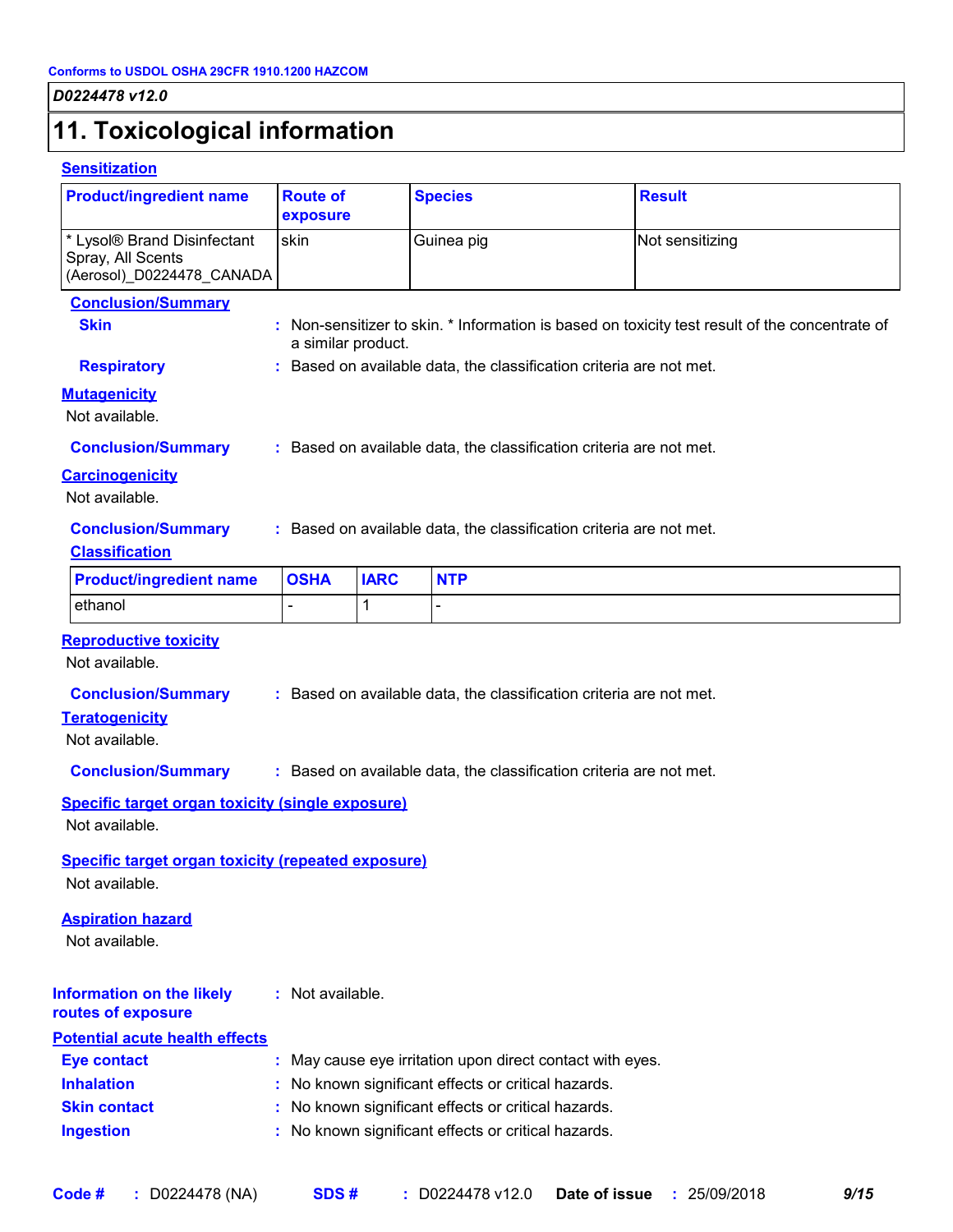# **11. Toxicological information**

|                                         | Symptoms related to the physical, chemical and toxicological characteristics              |
|-----------------------------------------|-------------------------------------------------------------------------------------------|
| <b>Eye contact</b>                      | : Adverse symptoms may include the following:<br>irritation<br>redness                    |
| <b>Inhalation</b>                       | : Adverse symptoms may include the following:<br>respiratory tract irritation<br>coughing |
| <b>Skin contact</b>                     | : No specific data.                                                                       |
| <b>Ingestion</b>                        | : No specific data.                                                                       |
|                                         | Delayed and immediate effects and also chronic effects from short and long term exposure  |
| <b>Short term exposure</b>              |                                                                                           |
| <b>Potential immediate</b><br>effects   | : Not available.                                                                          |
| <b>Potential delayed effects</b>        | : Not available.                                                                          |
| <b>Long term exposure</b>               |                                                                                           |
| <b>Potential immediate</b><br>effects   | : Not available.                                                                          |
| <b>Potential delayed effects</b>        | $:$ Not available.                                                                        |
| <b>Potential chronic health effects</b> |                                                                                           |
| Not available.                          |                                                                                           |
| <b>Conclusion/Summary</b>               | : Based on available data, the classification criteria are not met.                       |
| <b>General</b>                          | : No known significant effects or critical hazards.                                       |
| <b>Carcinogenicity</b>                  | : No known significant effects or critical hazards.                                       |
| <b>Mutagenicity</b>                     | No known significant effects or critical hazards.                                         |
| <b>Teratogenicity</b>                   | : No known significant effects or critical hazards.                                       |
| <b>Developmental effects</b>            | : No known significant effects or critical hazards.                                       |
| <b>Fertility effects</b>                | : No known significant effects or critical hazards.                                       |
|                                         |                                                                                           |

### **Numerical measures of toxicity**

### **Acute toxicity estimates**

Not available.

# **12. Ecological information**

**Toxicity**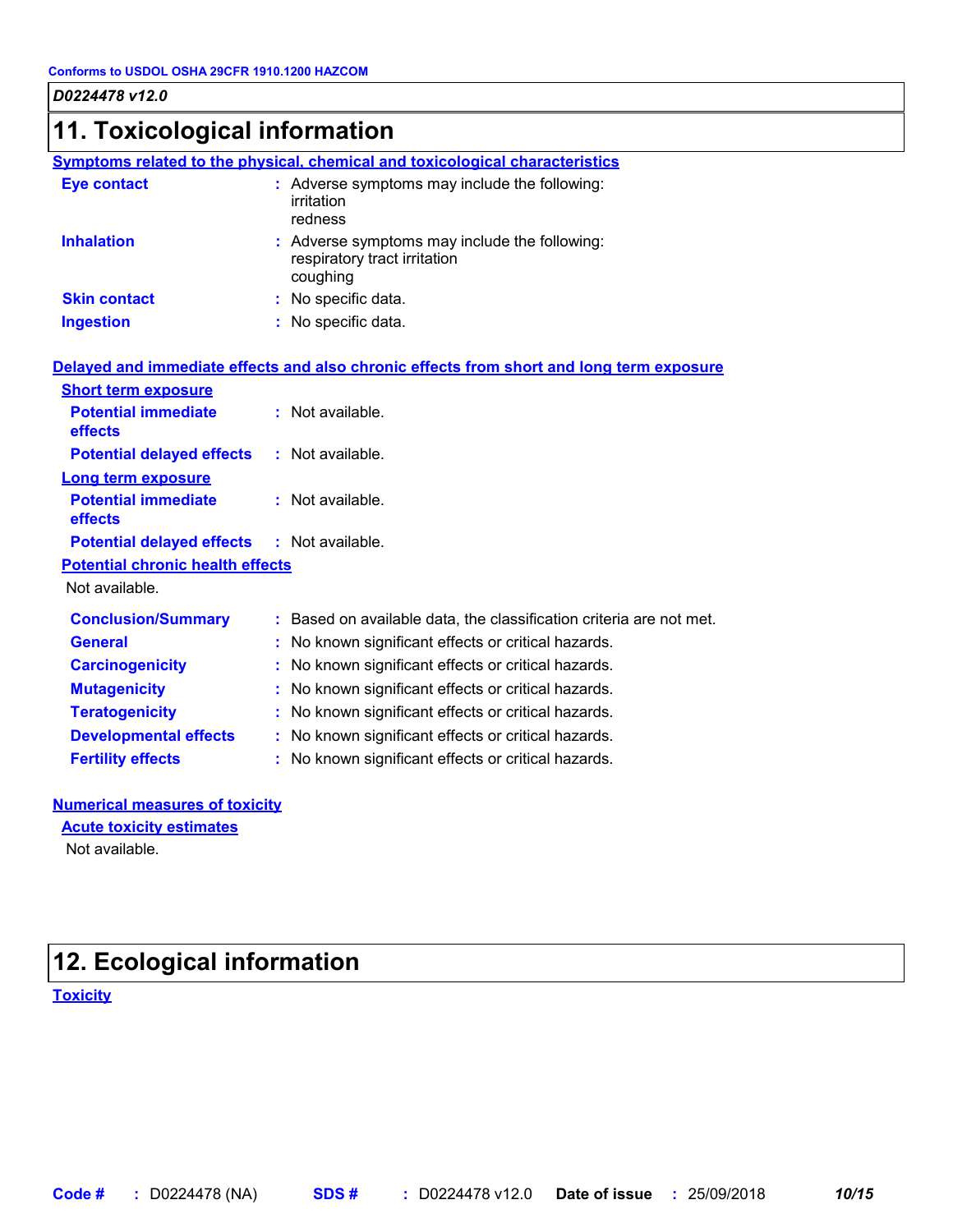# **12. Ecological information**

| <b>Product/ingredient name</b> | <b>Result</b>                        | <b>Species</b>                       | <b>Exposure</b> |
|--------------------------------|--------------------------------------|--------------------------------------|-----------------|
| ethanol                        | Acute EC50 17.921 mg/l Marine water  | Algae - Ulva pertusa                 | 96 hours        |
|                                | Acute EC50 2000 µg/l Fresh water     | Daphnia - Daphnia magna              | 48 hours        |
|                                | Acute LC50 25500 µg/l Marine water   | Crustaceans - Artemia                | 48 hours        |
|                                |                                      | l franciscana - Larvae               |                 |
|                                | Acute LC50 42000 µg/l Fresh water    | Fish - Oncorhynchus mykiss           | 4 days          |
|                                | Chronic NOEC 4.995 mg/l Marine water | Algae - Ulva pertusa                 | 96 hours        |
|                                | Chronic NOEC 100 ul/L Fresh water    | Daphnia - Daphnia magna -<br>Neonate | 21 days         |

**Conclusion/Summary :** Based on available data, the classification criteria are not met.

### **Persistence and degradability**

**Conclusion/Summary :** Based on available data, the classification criteria are not met.

### **Bioaccumulative potential**

| <b>Product/ingredient name</b> | $LogP_{ow}$ | <b>BCF</b> | <b>Potential</b> |
|--------------------------------|-------------|------------|------------------|
| ethanol                        | $-0.35$     |            | low              |
| butane                         | 2.89        |            | low              |
| propane                        | .09         |            | low              |

### **Mobility in soil**

| <b>Soil/water partition</b> |  |  |  |  |
|-----------------------------|--|--|--|--|
| <b>coefficient (Koc)</b>    |  |  |  |  |

**:** Not available.

**Other adverse effects :** No known significant effects or critical hazards.

## **13. Disposal considerations**

#### The generation of waste should be avoided or minimized wherever possible. Disposal of this product, solutions and any by-products should at all times comply with the requirements of environmental protection and waste disposal legislation and any regional local authority requirements. Dispose of surplus and non-recyclable products via a licensed waste disposal contractor. Waste should not be disposed of untreated to the sewer unless fully compliant with the requirements of all authorities with jurisdiction. Waste packaging should be recycled. Incineration or landfill should only be considered when recycling is not feasible. This material and its container must be disposed of in a safe way. Empty containers or liners may retain some product residues. Do not puncture or incinerate container. **Disposal methods :**

# **14. Transport information**

| <b>Regulatory</b><br><b>linformation</b> | <b>UN number</b> | <b>Proper shipping</b><br>name | <b>Classes</b> | PG <sup>*</sup>          | Label        | <b>Additional</b><br>information |
|------------------------------------------|------------------|--------------------------------|----------------|--------------------------|--------------|----------------------------------|
| <b>DOT Classification</b>                | <b>UN1950</b>    | Aerosols, flammable            | 2.1            | $\overline{\phantom{0}}$ |              | Limited quantity                 |
| <b>TDG Classification</b>                | <b>UN1950</b>    | Aerosols, flammable            | 2.1            |                          |              | Limited quantity                 |
| Code #<br>$:$ D0224478 (NA)              |                  | SDS#                           | D0224478 v12.0 | Date of issue            | : 25/09/2018 | 11/15                            |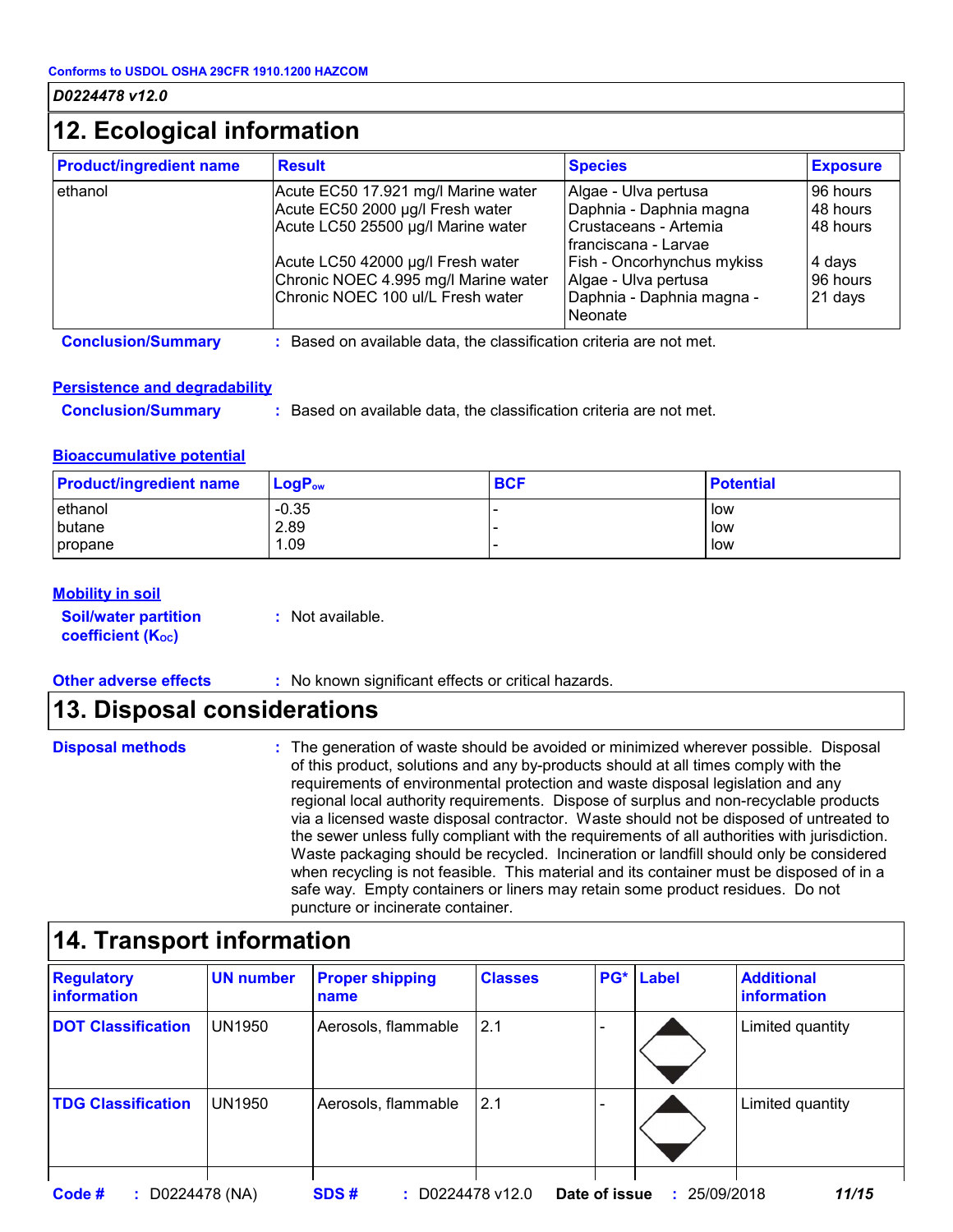| D0224478 v12.0                                                                            |               |                                                                                                                                                                                                                                               |     |  |                                                                                         |
|-------------------------------------------------------------------------------------------|---------------|-----------------------------------------------------------------------------------------------------------------------------------------------------------------------------------------------------------------------------------------------|-----|--|-----------------------------------------------------------------------------------------|
| <b>14. Transport information</b>                                                          |               |                                                                                                                                                                                                                                               |     |  |                                                                                         |
| <b>Mexico</b><br><b>Classification</b>                                                    | <b>UN1950</b> | Aerosols, flammable                                                                                                                                                                                                                           | 2.1 |  | Limited quantity                                                                        |
| <b>IMDG Class</b>                                                                         | <b>UN1950</b> | Aerosols, flammable                                                                                                                                                                                                                           | 2.1 |  | Limited quantity                                                                        |
| <b>IATA-DGR Class</b>                                                                     | <b>UN1950</b> | Aerosols, flammable                                                                                                                                                                                                                           | 2.1 |  | See DG List                                                                             |
|                                                                                           |               | Special precautions for user : Transport within user's premises: always transport in closed containers that are<br>event of an accident or spillage.                                                                                          |     |  | upright and secure. Ensure that persons transporting the product know what to do in the |
| PG*: Packing group                                                                        |               |                                                                                                                                                                                                                                               |     |  |                                                                                         |
| 15. Regulatory information                                                                |               |                                                                                                                                                                                                                                               |     |  |                                                                                         |
| <b>Clean Air Act Section 112</b><br>(b) Hazardous Air                                     |               | TSCA 8(a) CDR Exempt/Partial exemption: Not determined<br>United States inventory (TSCA 8b): Not determined.<br>Clean Water Act (CWA) 311: ammonia<br>Clean Air Act (CAA) 112 regulated flammable substances: butane; propane<br>: Not listed |     |  |                                                                                         |
| <b>Pollutants (HAPs)</b><br><b>Clean Air Act Section 602</b><br><b>Class I Substances</b> |               | : Not listed                                                                                                                                                                                                                                  |     |  |                                                                                         |
| <b>Clean Air Act Section 602</b><br><b>Class II Substances</b>                            |               | : Not listed                                                                                                                                                                                                                                  |     |  |                                                                                         |
| <b>DEA List I Chemicals</b><br>(Precursor Chemicals)                                      |               | : Not listed                                                                                                                                                                                                                                  |     |  |                                                                                         |
| <b>DEA List II Chemicals</b><br><b>(Essential Chemicals)</b>                              |               | : Not listed                                                                                                                                                                                                                                  |     |  |                                                                                         |
| <b>SARA 302/304</b>                                                                       |               |                                                                                                                                                                                                                                               |     |  |                                                                                         |
| <b>Composition/information on ingredients</b>                                             |               |                                                                                                                                                                                                                                               |     |  |                                                                                         |
| No products were found.                                                                   |               |                                                                                                                                                                                                                                               |     |  |                                                                                         |
| <b>SARA 304 RQ</b><br><b>SARA 311/312</b>                                                 |               | : Not applicable.                                                                                                                                                                                                                             |     |  |                                                                                         |
|                                                                                           |               |                                                                                                                                                                                                                                               |     |  |                                                                                         |
| <b>Classification</b>                                                                     |               | : Fire hazard<br>Sudden release of pressure                                                                                                                                                                                                   |     |  |                                                                                         |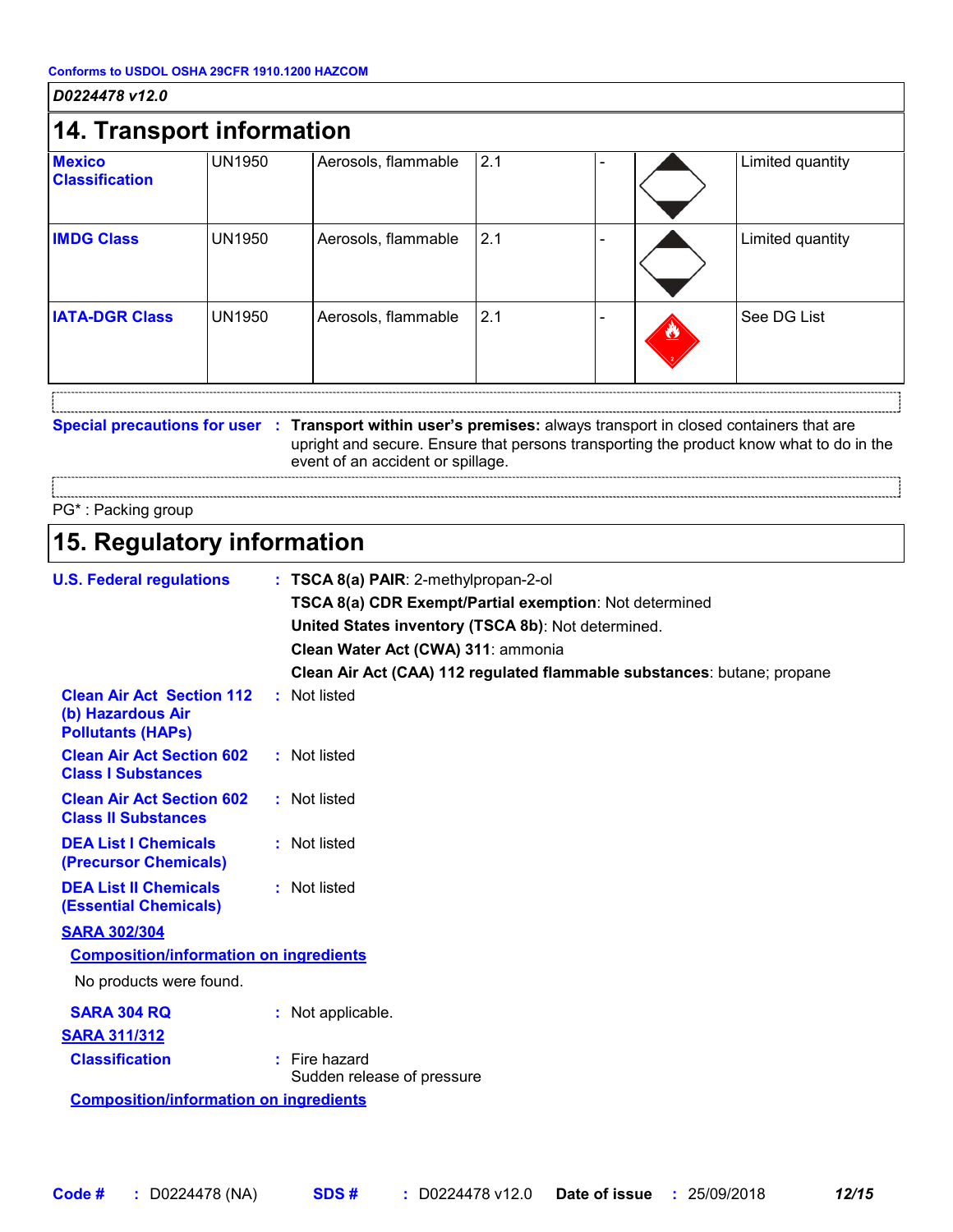# **15. Regulatory information**

| ັ                            |                              |                      |                                         |                    |                                                 |                                                 |
|------------------------------|------------------------------|----------------------|-----------------------------------------|--------------------|-------------------------------------------------|-------------------------------------------------|
| <b>Name</b>                  | $\frac{9}{6}$                | Fire<br>hazard       | <b>Sudden</b><br>release of<br>pressure | <b>Reactive</b>    | <b>Immediate</b><br>(acute)<br>health<br>hazard | <b>Delayed</b><br>(chronic)<br>health<br>hazard |
| ethanol<br>butane<br>propane | >60<br>$5 - 10$<br>$1 - 2.5$ | Yes.<br>Yes.<br>Yes. | No.<br>Yes.<br>Yes.                     | No.<br>INo.<br>No. | Yes.<br>No.<br>No.                              | No.<br>No.<br>No.                               |

### **State regulations**

| <b>Massachusetts</b>          | : The following components are listed: ETHYL ALCOHOL; DENATURED ALCOHOL;<br><b>BUTANE; PROPANE</b>                                                                                                        |  |  |
|-------------------------------|-----------------------------------------------------------------------------------------------------------------------------------------------------------------------------------------------------------|--|--|
| <b>New York</b>               | : None of the components are listed.                                                                                                                                                                      |  |  |
| <b>New Jersey</b>             | : The following components are listed: ETHYL ALCOHOL; ALCOHOL; BUTANE;<br><b>PROPANE</b>                                                                                                                  |  |  |
| <b>Pennsylvania</b>           | : The following components are listed: DENATURED ALCOHOL; ETHANOL; BUTANE;<br><b>PROPANE</b>                                                                                                              |  |  |
| <b>Canada</b>                 |                                                                                                                                                                                                           |  |  |
| <b>WHMIS (Canada)</b>         | : Class B-2: Flammable liquid<br>Class B-5: Flammable aerosol.                                                                                                                                            |  |  |
| <b>Canadian lists</b>         |                                                                                                                                                                                                           |  |  |
| <b>Canadian NPRI</b>          | : The following components are listed: Ethanol; Butane (all isomers); Propane                                                                                                                             |  |  |
| <b>CEPA Toxic substances</b>  | : None of the components are listed.                                                                                                                                                                      |  |  |
| <b>Canada inventory</b>       | : All components are listed or exempted.                                                                                                                                                                  |  |  |
| <b>Label elements</b>         |                                                                                                                                                                                                           |  |  |
| <b>Signal word</b>            | $:$ DANGER                                                                                                                                                                                                |  |  |
| <b>Hazard statements</b>      | : EXTREMELY FLAMMABLE.                                                                                                                                                                                    |  |  |
|                               | CONTAINER MAY EXPLODE IF HEATED                                                                                                                                                                           |  |  |
| <b>Precautionary measures</b> | : Keep out of reach of children. CONTENTS UNDER PRESSURE. DO NOT use in<br>presence of open flame or spark. Do not puncture or incinerate container. Do not store<br>above the following temperature: 50C |  |  |

## **16. Other information**

**Hazardous Material Information System (U.S.A.)**



**Caution: HMIS® ratings are based on a 0-4 rating scale, with 0 representing minimal hazards or risks, and 4 representing significant hazards or risks Although HMIS® ratings are not required on MSDSs under 29 CFR 1910. 1200, the preparer may choose to provide them. HMIS® ratings are to be used with a fully implemented HMIS® program. HMIS® is a registered mark of the National Paint & Coatings Association (NPCA). HMIS® materials may be purchased exclusively from J. J. Keller (800) 327-6868.**

**The customer is responsible for determining the PPE code for this material.**

**:**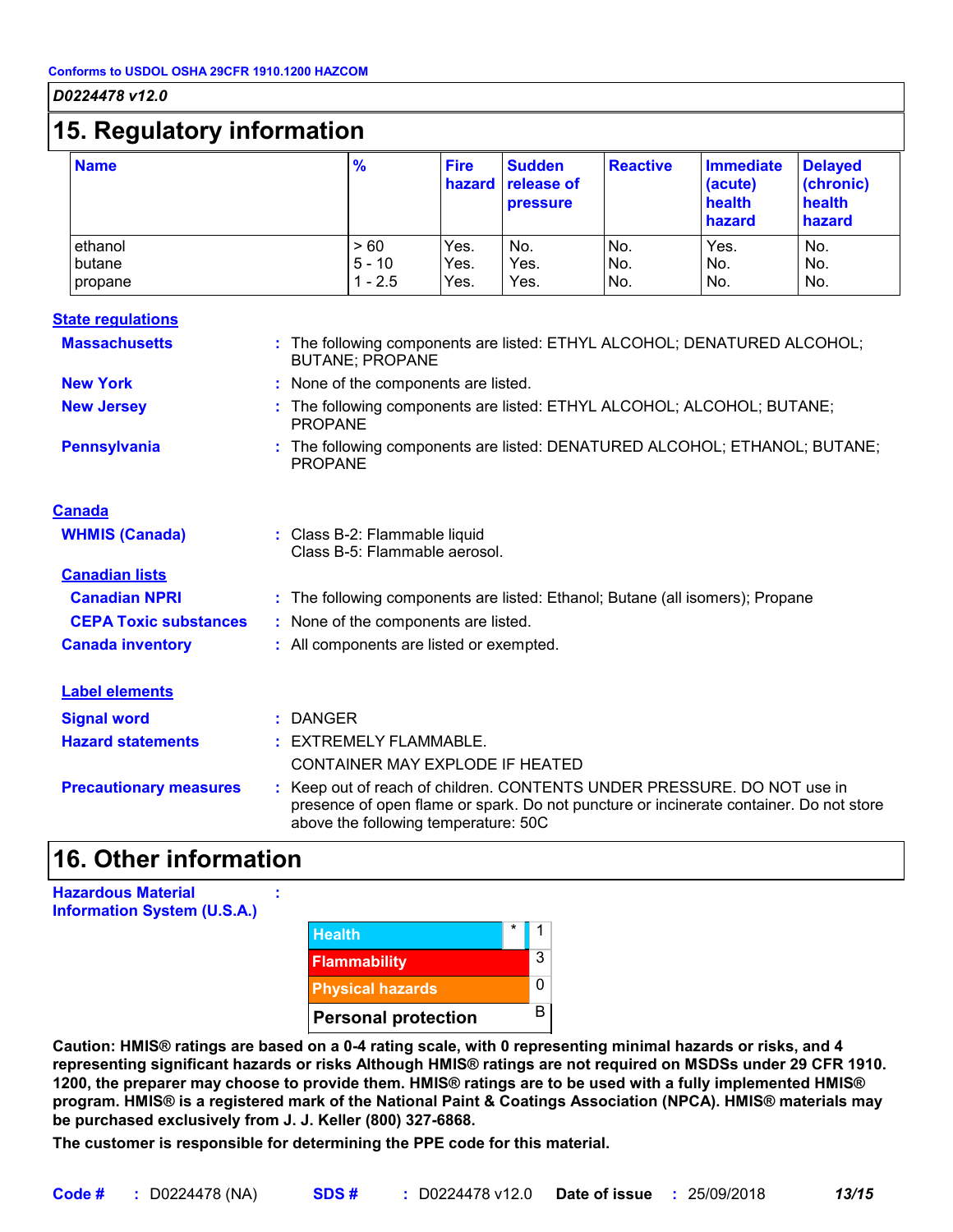**:**

*D0224478 v12.0*

# **16. Other information**

**National Fire Protection Association (U.S.A.)**



### NFPA (30B) aerosol Flammability Level 1

**Reprinted with permission from NFPA 704-2001, Identification of the Hazards of Materials for Emergency Response Copyright ©1997, National Fire Protection Association, Quincy, MA 02269. This reprinted material is not the complete and official position of the National Fire Protection Association, on the referenced subject which is represented only by the standard in its entirety.**

**Copyright ©2001, National Fire Protection Association, Quincy, MA 02269. This warning system is intended to be interpreted and applied only by properly trained individuals to identify fire, health and reactivity hazards of chemicals. The user is referred to certain limited number of chemicals with recommended classifications in NFPA 49 and NFPA 325, which would be used as a guideline only. Whether the chemicals are classified by NFPA or not, anyone using the 704 systems to classify chemicals does so at their own risk.**

| <b>Key to abbreviations</b> | : ATE = Acute Toxicity Estimate<br>BCF = Bioconcentration Factor<br>GHS = Globally Harmonized System of Classification and Labelling of Chemicals<br>IATA = International Air Transport Association<br><b>IBC</b> = Intermediate Bulk Container<br><b>IMDG = International Maritime Dangerous Goods</b><br>LogPow = logarithm of the octanol/water partition coefficient<br>MARPOL = International Convention for the Prevention of Pollution From Ships, 1973<br>as modified by the Protocol of 1978. ("Marpol" = marine pollution)<br>$UN = United Nations$ |
|-----------------------------|---------------------------------------------------------------------------------------------------------------------------------------------------------------------------------------------------------------------------------------------------------------------------------------------------------------------------------------------------------------------------------------------------------------------------------------------------------------------------------------------------------------------------------------------------------------|
| Date of issue               | : 25/09/2018                                                                                                                                                                                                                                                                                                                                                                                                                                                                                                                                                  |
| Date of previous issue      | : 11/07/2018                                                                                                                                                                                                                                                                                                                                                                                                                                                                                                                                                  |
| <b>Version</b>              | : 12                                                                                                                                                                                                                                                                                                                                                                                                                                                                                                                                                          |
| <b>Prepared by</b>          | : Reckitt Benckiser India Ltd<br>Plot No 48<br>Sector - 32<br>Institutional Area<br>Gurgaon, Haryana<br>India - 122001                                                                                                                                                                                                                                                                                                                                                                                                                                        |

### **Revision comments :** Update of SDS.

**Indicates information that has changed from previously issued version.**

### **Notice to reader**

**To the best of our knowledge, the information contained herein is accurate. However, neither the above-named supplier, nor any of its subsidiaries, assumes any liability whatsoever for the accuracy or completeness of the information contained herein.**

**Final determination of suitability of any material is the sole responsibility of the user. All materials may present unknown hazards and should be used with caution. Although certain hazards are described herein, we cannot guarantee that these are the only hazards that exist.**